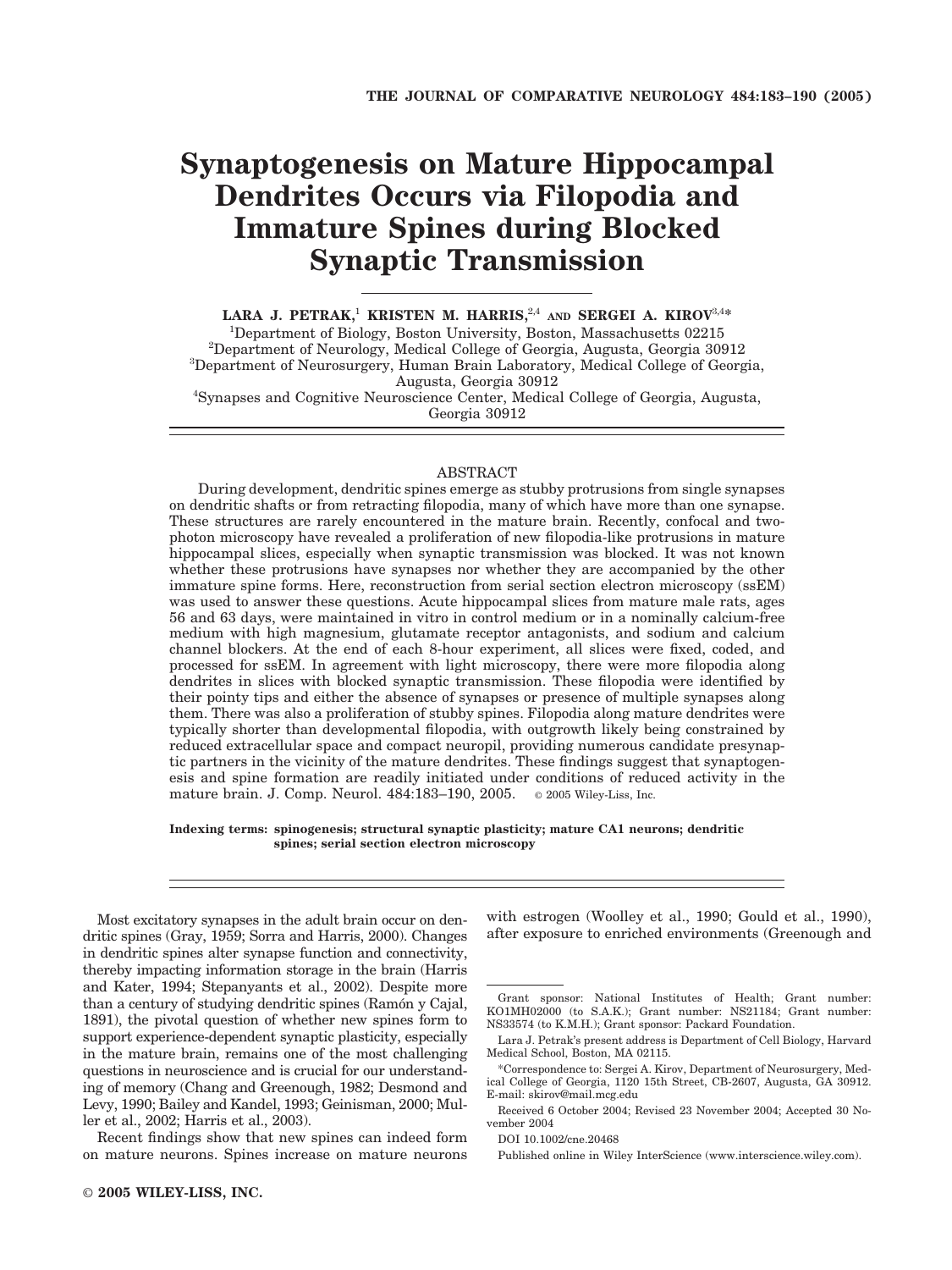Bailey, 1988; Bailey and Kandel, 1993), with spatial learning (Moser et al., 1994), or with prolonged sensory stimulation (Knott et al., 2002). New spines form on neurons of mature mice in the barrel cortex in vivo over a period of weeks (Trachtenberg at al., 2002), but are more stable in primary visual cortex (Grutzendler et al., 2002). New spines emerge from the soma of dentate granule cells in mature hippocampal slices (Wenzel et al., 1994). More spines also occur along the dendrites of mature CA1 neurons in hippocampal slices during incubation in vitro (Kirov et al., 1999; Johnson and Ouimet, 2004). The new spines form rapidly, with more than half of them appearing during the first 30 minutes in vitro (Kirov et al., 2004a). Blocking synaptic transmission further elevates this spine number (Kirov and Harris, 1999; Kirov et al., 2004b). Nevertheless, little is known about the process of new spine formation and synaptogenesis in the mature brain.

Dendritic filopodia are the prominent structures during developmental synaptogenesis in the hippocampus (Dailey and Smith, 1996; Fiala et al., 1998; Boyer et al., 1998; Dunaevsky et al., 1999). During the first few postnatal days most of the synapses are located on dendritic shafts or filopodia, although there are also many filopodia without synapses (Fiala et al., 1998; Boyer et al., 1998). By postnatal day 15, short stubby spines predominate. These observations suggest that filopodia may be direct precursors of dendritic spines (Ziv and Smith, 1996; Marrs et al., 2001) and also serve to recruit nascent synapses to the dendritic shaft from which stubby spines emerge (Fiala et al., 1998). During the next week, thin and mushroom dendritic spines become prominent and are ultimately the dominant forms in adults (Harris et al., 1992; Fiala et al., 1998).

Confocal microscopy revealed the highest proliferation of filopodia-like protrusions when synaptic transmission was blocked on mature CA1 pyramidal cells (Kirov and Harris, 1999). Here, reconstruction from serial section electron microscopy (ssEM) revealed a selective elevation in dendritic protrusions with developmental features, suggesting a recapitulation of developmental synaptogenesis during periods of reduced synaptic transmission in the mature brain.

# **MATERIALS AND METHODS Acute hippocampal slices**

Hippocampal slices (400  $\mu$ m) were prepared from mature male rats of the Long-Evans strain, ages 56 and 63 days according to standard protocols (Kirov and Harris, 1999). All procedures followed the National Institutes of Health *Guidelines for the Care and Use of Laboratory Animals* and all efforts were made to minimize animal suffering and to reduce the number of animals used. Animals were deeply anesthetized with metofane (methoxyflurane) and decapitated. The right hippocampus was mounted on an agar block in the slicing chamber of a vibrating-blade microtome (VT1000 S, Leica Instruments, Nussloch, Germany) containing partially frozen oxygenated saline with 234 mM sucrose, 5.3 mM KCl, 26 mM  $NaHCO<sub>3</sub>$ , 1 mM  $NaH<sub>2</sub>PO<sub>4</sub>$ , 8 mM  $MgSO<sub>4</sub>$ , and 10 mM glucose, pH 7.4. During preparation the slices were transferred into 4°C oxygenated control and block mediums. The normal control medium contained 117 mM NaCl, 5.3

mM KCl, 26 mM NaHCO<sub>3</sub>, 1 mM NaH<sub>2</sub>PO<sub>4</sub>, 2.5 mM  $CaCl<sub>2</sub>$ , 1.3 mM MgSO<sub>4</sub>, and 10 mM glucose, pH 7.4. Transverse slices were cut from the middle third of the hippocampus. The block medium had this same solution except that it had 0 mM  $Ca^{2+}$  and 8 mM  $Mg^{2+}$  and the sodium channel blocker tetrodotoxin (TTX,  $1 \mu M$ ), the ionotropic glutamate receptors antagonists 6-cyano-7 nitroquinoxaline-2,3-dione (CNQX, 20  $\mu$ M), D,L-2-amino-5-phosphonovaleric acid (APV, 50  $\mu$ M), L-type calcium channels blocker nimodipine  $(5 \mu m)$ , and the metabotropic glutamate receptor antagonist  $(S)$ - $\alpha$ -methyl-4-carboxyphenylglycine (MCPG,  $500 \mu M$ ).

Immediately after preparation, slices were transferred into the recording chamber (Stoelting, Wood Dale, IL) and incubated in the control or block medium for a total of 8 hours at an interface of humid atmosphere (95%  $O_2$ , 5%)  $CO<sub>2</sub>$ ) at 32°C. Previously, we have demonstrated a significant increase in the protrusion number on mature dendrites during 8 hours of blocking synaptic transmission (Kirov and Harris, 1999). Here the same time point was chosen to obtain measurements using the more laborintensive ssEM approach. After 8 hours the slices were immersed in mixed aldehydes (6% glutaraldehyde, 2% paraformaldehyde, 1 mM CaCl<sub>2</sub>, and  $\overline{2}$  mM MgCl<sub>2</sub>, in 0.1 M cacodylate buffer at pH 7.4) and exposed for 8 seconds to microwave irradiation for rapid fixation.

To confirm slice viability field excitatory postsynaptic potentials (fEPSPs) were recorded in the control slices within an hour of fixation using the Axopatch 200 amplifier (Axon Instruments, Foster City, CA). Signals were filtered at 2 kHz, digitized at 10 kHz with Digidata 1200 D/A interface board (Axon Instruments), and analyzed with pClamp 8 software (Axon Instruments). The slope function (mV per ms) of the fEPSP was measured from the steepest 400 us segment of the negative field potential over a series of stimulus intensities, and the half-maximal responses were used to monitor the stable fEPSPs. Slices maintained with activity antagonists were also tested to ensure that no synaptic response could be elicited, even at high stimulus intensities. Only experiments in which the control slices had a healthy sigmoidal input/output response function and a stable response at half maximal stimulation were used.

Blocking synaptic transmission with activity antagonists alone also causes an increase in the number of dendritic protrusions detected by confocal microscopy, although to a lesser extent than when extracellular calcium is controlled (Kirov and Harris, 1999). Due to the laborintensive nature of analysis by ssEM, only the experimental treatment containing activity antagonists, high extracellular magnesium, and calcium-free medium was evaluated because it produced the greatest increase in spine density revealed by confocal microscopy (Kirov and Harris, 1999; Kirov et al., 2004b).

TTX was acquired from Calbiochem (La Jolla, CA), CNQX and nimodipine from Research Biochemicals (Natick, MA) and MCPG from Tocris Cookson (Bristol, UK). All other drugs and chemicals were from Sigma Chemical (St. Louis, MO). MCPG was solubilized at  $100\times$ final concentration in 1.1 eq. of NaOH. All other drugs were prepared at  $1,000 \times$  concentration in stock solutions.

#### **Electron microscopy (EM)**

After fixation, the tissue was stored overnight at room temperature in the fixative solution. The next day, stan-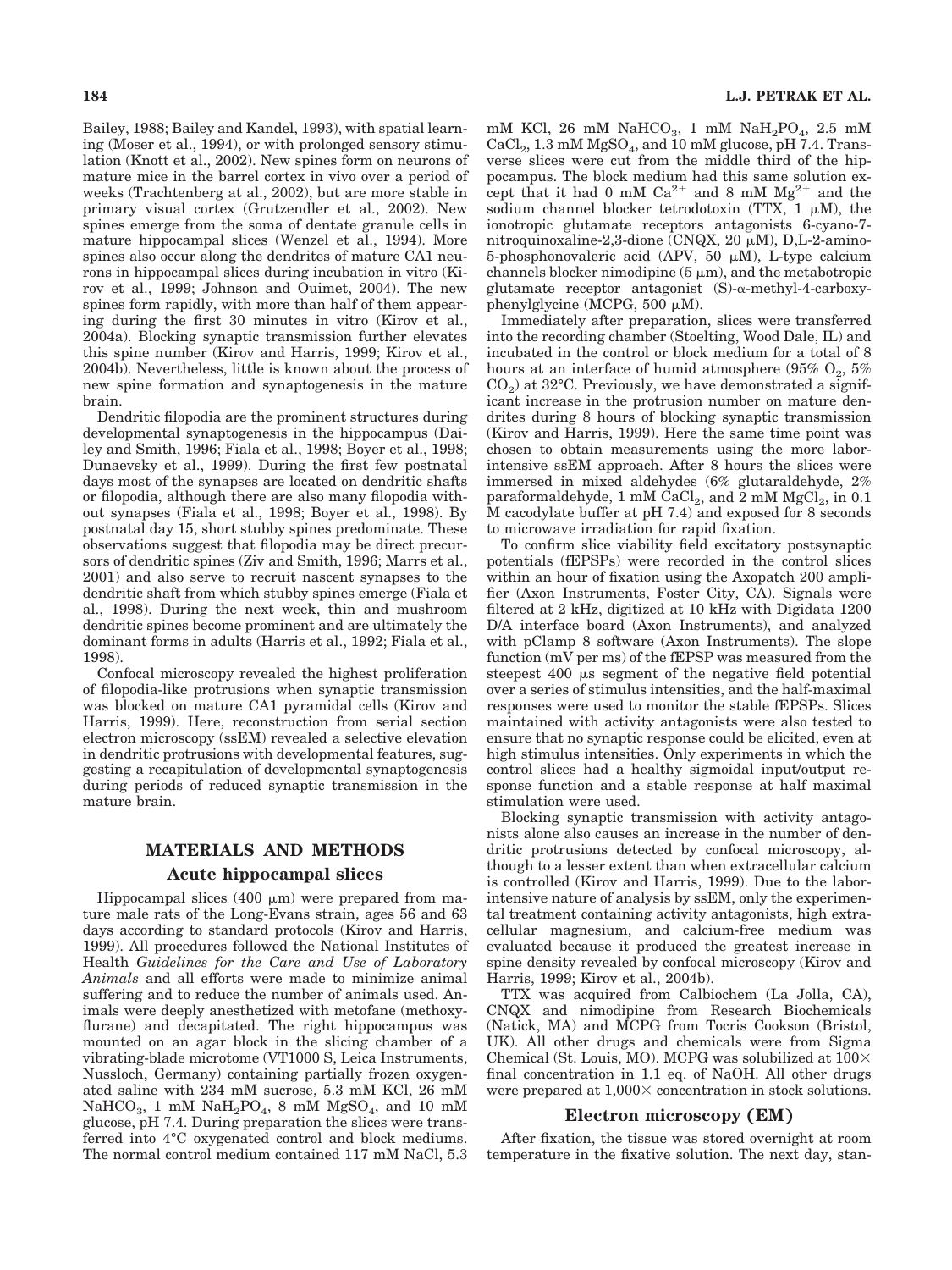#### **SYNAPTOGENESIS IN MATURE BRAIN 185**

dard microwave-enhanced procedures were used to process the slices through osmium, uranyl acetate, dehydration, and embedding in resin (Fiala et al., 1998; Kirov et al., 1999). Briefly, the slice was manually trimmed under a dissecting microscope to a region containing only area CA1 and processed in potassium ferrocyanide-reduced osmium, osmium, and aqueous uranyl acetate, and dehydrated in a sequence of increasing acetone concentrations using microwave-enhanced processing and embedded in resins for 2 days at 60°C (Feinberg et al., 2001).

Ultrathin sections were cut from the middle of the slice  $\sim$ 200  $\mu$ m from the air surface perpendicular to the apical dendritic field in *striatum radiatum* midway between area CA3 and the subiculum at a distance  $150-200 \mu m$  from the CA1 pyramidal cell body layer. Sections were mounted on pioloform-coated (SPI Supplies, Westchester, PA) slot grids (Synaptek, Ted Pella, Redding, CA) and counterstained with saturated aqueous uranyl acetate, followed by Reynolds lead citrate, each for 5 minutes. The series of sections were photographed with a JEOL 1200EX or 2010KV electron microscope (JEOL, Peabody, MA) at  $10,000 \times$  magnification. Calibration grids (Ernest Fullam, Latham, NY) were photographed with each series. Negatives were digitized at 1,000 dpi on a Sprintscan 45 largeformat film scanner (Polaroid, Cambridge, MA). The serial sections images were aligned using ssEM Align software (the new software entitled Reconstruct is freely available at http://synapses.bu.edu/tools/index.htm). In total, four EM series from four slices from two animals (one slice per condition per each animal) were analyzed, ranging from 98 –117 serial sections. Section thickness was obtained for each series by measuring the diameter of longitudinally sectioned mitochondria and dividing it by the number of sections mitochondria occupied (Kirov et al., 1999; Fiala and Harris, 2001). Section thickness ranged from 45– 65 nm but was uniform within each series.

## **Dendrite analysis from serial section EM and statistics**

Serial section analyses were performed using IGL Trace software (Reconstruct is the latest version). Serial sections were coded prior to analysis such that investigators were blind to experimental conditions. Only lateral apical dendritic segments having 6 –27 cross-sectioned microtubules with a corresponding diameter of less than  $1 \mu m$  were included in the analyses (Fiala et al., 2003). The primary apical dendrites were excluded from these analyses because they were too infrequent and spiny to be grouped with the thin lateral dendrites for statistical analysis (see also Kirov et al., 1999). The profiles of each reconstructed dendritic segment were systematically searched for dendritic protrusions. Dendritic spines, filopodia, synapses, and other protrusions were identified by standard criteria (Harris et al., 1992; Fiala et al., 1998; Kirov et al., 1999). Spines were classified as stubby, mushroom, thin, or branched and synapses were identified as macular or perforated by the shape of the postsynaptic density. Dendritic segment lengths were computed from the first section with a complete spine origin to the last section with a protrusion origin to compute densities per unit length of dendrite. Protrusion lengths were measured from the middle of their origins out to their tip. Twenty-six dendrites were analyzed in the control and 20 dendrites in the block condition. The dendrites for analysis were randomly assigned to each of the three investigators, such that each

Statistica (Statsoft, Tulsa, OK) was used to test differences in means between control and block conditions. Two-way analysis of variance (ANOVA) and covariance (ANCOVA) were used to evaluate what part of the variance between data arose from different experimental conditions and what part was due to differences between slices and animals. Dendrite segment length and number of microtubules were used as continuous predictor variables (covariates) to control for potential effects of inconsistency in length and diameter of dendrites included in the analysis. The significance criterion was set at  $P <$ 0.05. Data are presented as mean  $\pm$  SEM.

#### **RESULTS**

Healthy dendrites were characterized by the presence of intact cytoplasm, uniformly spaced microtubules, dendritic spines, and distinct postsynaptic densities associated presynaptic axonal boutons containing evenly distributed vesicles. Most of the dendrites, axons, and synapses in mature hippocampal slices from both conditions were morphologically healthy (Fig. 1– 4), consistent with their healthy electrophysiological responses. Occasionally, a dendrite or axon with dark compressed cytoplasm was encountered, as would be expected were it to have been cut at the surface of the slice.

In agreement with our previous studies from confocal and two-photon microscopy (Kirov and Harris, 1999; Kirov et al., 2004a,b), these ssEM analyses revealed a significant increase in the density of dendritic protrusions, including excitatory shaft synapses in slices incubated under conditions of blocked synaptic transmission (Fig. 1a, "All,"  $F_{1,40} = 4.21, P < 0.05$ . Dendritic spines were grouped into thin (Fig. 1b,c), mushroom (Fig. 1d,e), or an "other" category with nonsynaptic and multisynaptic filopodia, stubby and branched spines, asymmetric shaft synapses, and incomplete spines. Thin and mushroom spines appeared similar in shape in the control (Fig. 1b,d) and block conditions (Fig. 1c,e). Thin spines predominated in both conditions but there was no change in either thin  $(P = 0.93)$  or mushroom  $(P = 0.57)$  spine densities during 8 hours of blocked synaptic transmission (Fig. 1a). In addition, there were no differences in the density of macular  $(P = 0.34)$  or perforated  $(P = 0.67)$  synapses between these conditions. Spine and protrusion lengths also did not differ between conditions (Fig. 1f;  $P = 0.37$ ).

The density of protrusions and synapses in the other category was  $68.1 \pm 12.5\%$  greater in the block condition than control slices (Fig. 1a,  $F_{1,40} = 16.5, P < 0.0005$ ). A detailed analysis of the individual components of the "other" category revealed a remarkable similarity to those previously described during development (Fiala et al., 1998). Nonsynaptic filopodia were characterized by a cytoplasmic protrusion from the dendrite that did not have a synapse along its length (Fig. 2a). Upon reconstruction, these nonsynaptic filopodia were found to range in length from 0.11–1.48  $\mu$ m (Fig. 2b). There was a marked increase in nonsynaptic filopodia, from only one observation (i.e., 0.2% of total) in the control condition to 23 observations at 3.2% in the block condition (Fig. 2c,  $F_{1,40} = 18.12, P <$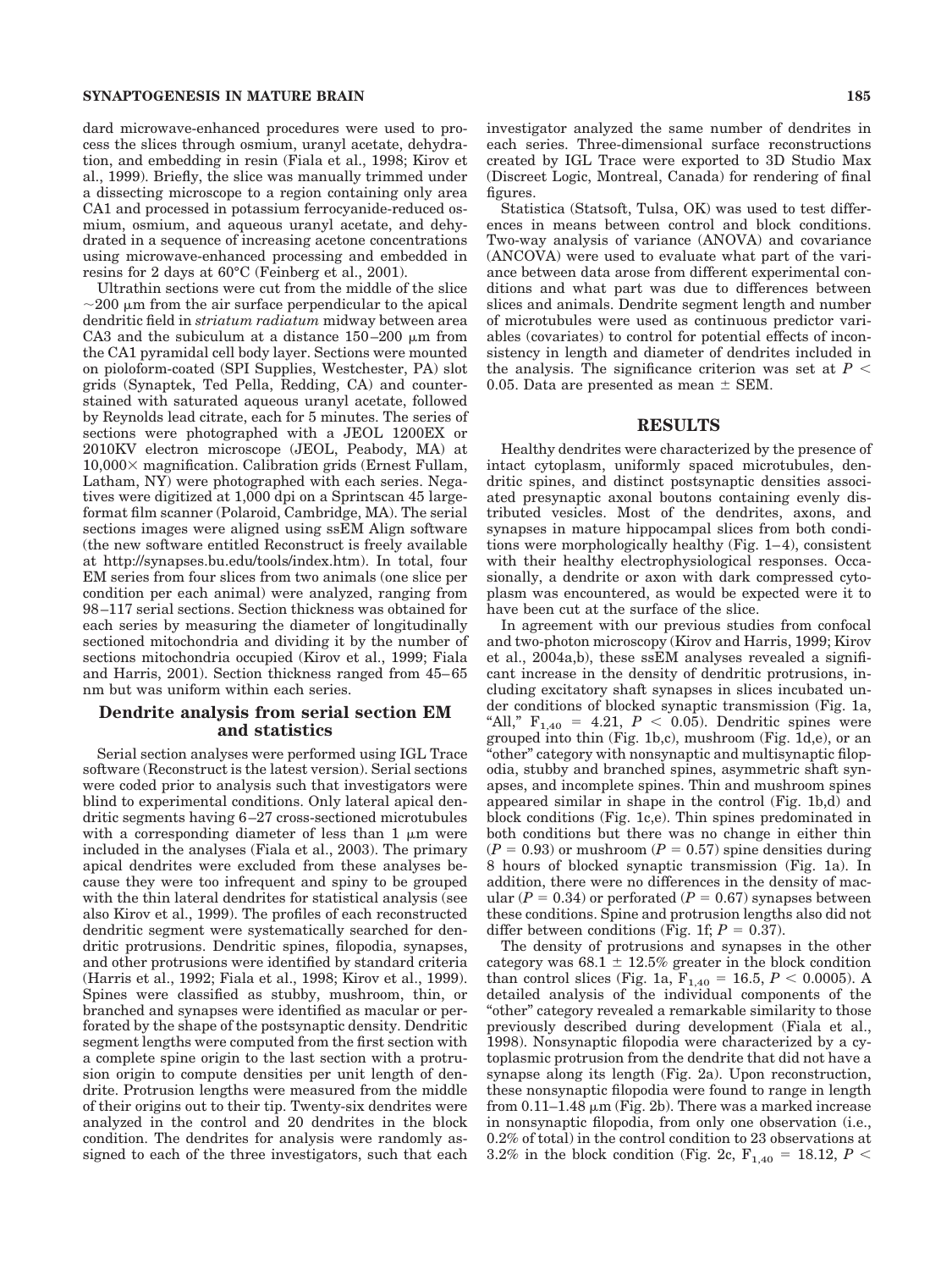

Fig. 1. Number and length of dendritic spines or "other" protrusions in mature hippocampal slices. **a:** Selective increase in the density of protrusions during blocked synaptic transmission. Twenty-six dendrites were analyzed in the control and 20 dendrites in the block conditions. The total number of protrusion origins and asymmetric shaft synapses was 527 in the control and 509 in the block condition. Asterisks indicate significant differences between block and control conditions  $(*P < 0.05; **P <$ 0.0005). Dendrites with a thin spine in **b**, control and in **c**, block conditions. Dendrites with a mushroom spine in **d**, control, and **e**, block conditions. (A axonal bouton; D dendrite; m mushroom spine; t thin spine). **f:** Cumulative frequency in the length of dendritic protrusions in the control and block conditions. Scale bar =  $0.5 \mu m$  in e.

0.0005). Although the nonsynaptic filopodia along these mature dendrites were not as long as most filopodia during development (Fiala et al., 1998), their shorter length may reflect the compact nature of the mature neuropil, where dendritic protrusions need not elongate across vast expanses of extracellular space to encounter a presynaptic partner, as they do during development.

Multisynaptic filopodia have more than one presynaptic axonal bouton forming synapses along their lengths (Fig. 3a), which distinguishes them from spines that have only one synapse (Harris et al., 1992). 3D reconstructions revealed that the synapses on multisynaptic filopodia may be relatively small or nearly the same size as single synapses on mature thin or mushroom dendritic spines (Fig. 3b). Only two multisynaptic filopodia were observed in the control slices (i.e., 0.4% of total), whereas 22 (5.1%) were multisynaptic in the block condition (Fig. 3c;  $F_{1,40}$  = 18.17,  $P < 0.0005$ ). Multiple synapses have also been observed early during development on both short and long filopodia (Fiala et al., 1998).

Stubby dendritic spines are about as long as they are wide and appeared similar in shape in the control and the block conditions (Fig. 4a,b). Only 12 stubby spines (2.5% of total) were encountered along dendrites from in the control sample while, 27 stubby spines (6.4%) were found in the block condition (Fig. 4c  $\overline{F_{1,40}} = 4.6, P < 0.05$ ).

Although there was a trend towards more of the rare asymmetric excitatory shaft synapses in the block condition (17 observations in control vs. 31 in block condition), it did not reach statistical significance  $(P = 0.07)$ . Branched spines were also rare, with no change across conditions  $(P = 1)$ . Finally, incomplete dendritic protrusions, i.e., protrusions that were not contained in their entirety among the serial sections, accounted for less than 8% overall and their frequency did not differ between conditions  $(P = 0.7)$ .

# **DISCUSSION**

Blocked synaptic transmission results in a pattern of synaptogenesis along mature hippocampal dendrites that recapitulates development with a proliferation of nonsynaptic filopodia, multisynaptic filopodia, and stubby spines. These observations raise many questions about what induces spine formation and synaptogenesis in the mature brain. Is their formation induced by a period of reduced activity, as we have seen here, and then preserved by subsequent activity that might accompany environmental enrichment or learning? How might the various stages of sleep and wakefulness regulate new spine formation?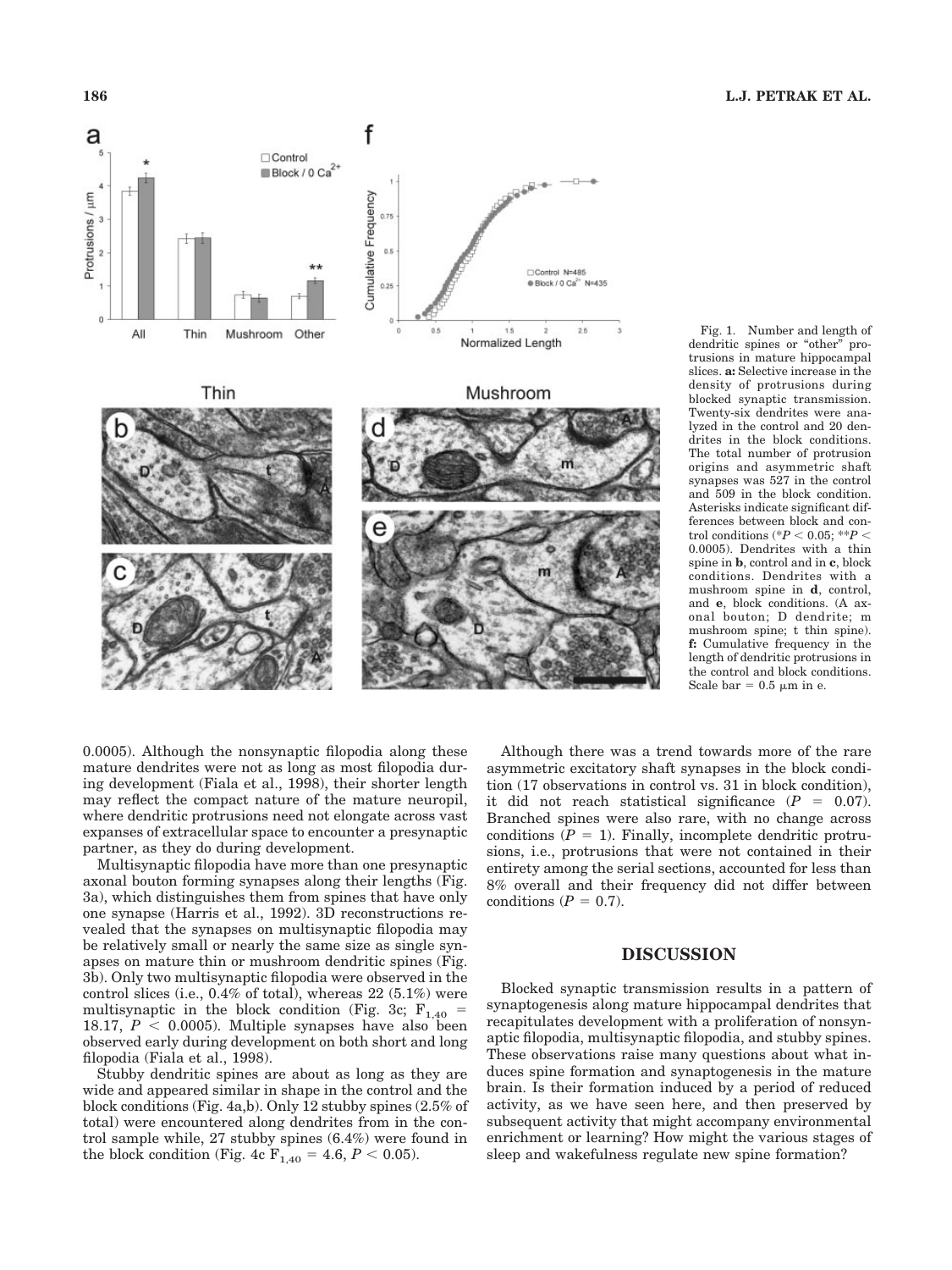

Fig. 2. Nonsynaptic filopodia in slices with blocked synaptic activity. **a:** A dendrite (D) with a nonsynaptic filopodium (NS). **b:** Representative 3D reconstructions of dendritic segments with nonsynaptic filopodia. Dendritic segments are displayed by percentile rank in the length of nonsynaptic filopodia in increments of twenty. Arrow points to the origin of the shortest filopodium on the first dendritic segment. **c:** There are more nonsynaptic filopodia in the block condition (\*\**P* 0.0005). Scale bars  $= 1 \mu m$  in a,b.



Fig. 3. Multisynaptic filopodia in slices with blocked synaptic transmission. **a:** Electron micrograph of a dendrite (D) with a multisynaptic filopodium. Arrows point to two synapses on the filopodium made with two different presynaptic axonal boutons (A1) and (A2). **b:** Representative 3D reconstructions of short dendritic segments illus-

trating multisynaptic filopodia and each of their postsynaptic densities (red) synapsing with different presynaptic axonal boutons (green and blue). **c:** The density of multisynaptic filopodia in the block condition is higher than in the control condition (\*\* $P < 0.0005$ ). Scale  $bars = 1 \mu m$  in a,b.

Filopodial outgrowth, new spine formation, and synaptogenesis all depend on the exact level of change in intracellular calcium (Matus, 2000; Yuste et al., 2000; Segal, 2001). Release of calcium from intracellular stores during slice preparation might be just sufficient to induce filopodia and synaptogenesis on mature dendrites (Kirov et al., 2004a). Whether the filopodia and synapses are preserved or eliminated during development depends on the level of subsequent synaptic activation (Katz and Shatz, 1996). Prolonged silencing of cortical synapses during develop-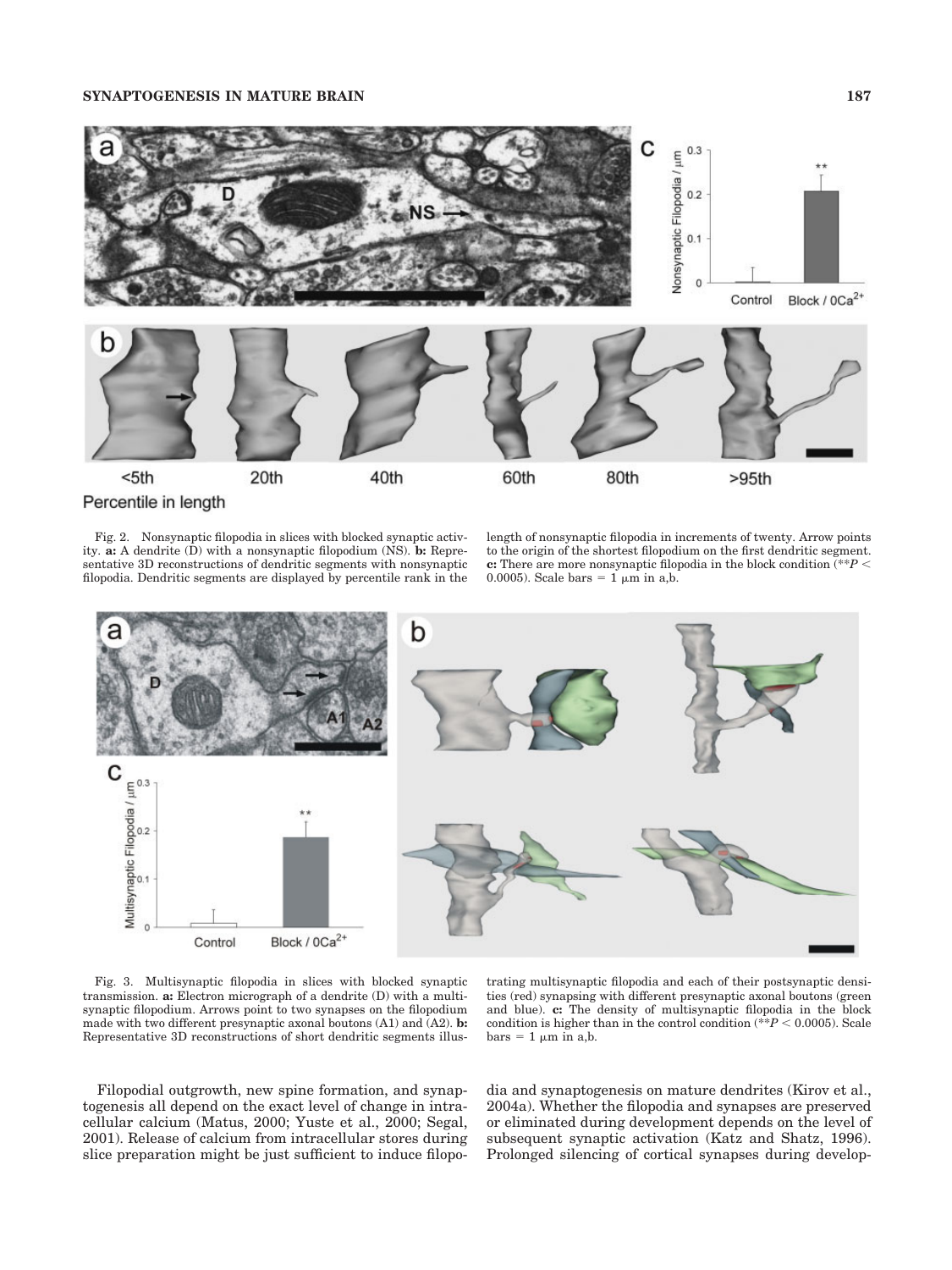

Fig. 4. The number of stubby dendritic spines is higher in slices with blocked synaptic transmission. **a:** Dendrite (D), stubby spine (S), and its presynaptic axonal bouton (A) in the control condition. **b:** Dendrite (D), stubby spine (S) and its presynaptic axonal bouton (A) in the block condition. **c:** Increased stubby spine density in the block condition (\* $P < 0.05$ ). Scale bar = 1  $\mu$ m.

ment in culture leads to receptor insertion and enlargement of synapses (Turrigiano and Nelson, 2000; Burrone and Murthy, 2003). Whether synapse enlargement also occurs on mature dendrites during acute synaptic silencing is not known, although synapses on the new immature forms of spines described here were not enlarged relative to synapses on the mature thin and mushroom spines. Coincident activation of synapses leads to their preservation and a concomitant elimination of neighboring synapses that were not appropriately activated during development (Katz and Shatz, 1996). Perhaps during slice recovery and incubation, the number of filopodia and other immature forms continues to increase when activity is blocked because they either do not mature or are not eliminated during preferential activation of neighboring synapses (Kirov and Harris, 1999; Turrigiano and Nelson, 2000; Kirov et al., 1999, 2004b).

Dendrites of mature CA1 pyramidal cells in slices maintained in normal artificial cerebrospinal fluid (ACSF) for 2–10 hours had more spines than hippocampus that is perfusion fixed in vivo (Kirov et al., 1999). ssEM revealed all of those spines to have normal synapses with presynaptic and postsynaptic elements. There was, however, a marked increase in the number of the immature stubby and the mature mushroom spines, but no significant change in mature thin spines (Kirov et al., 1999). Hence, the only immature spine type that remained with incubation in normal ACSF were the stubby spines. Nonsynaptic and multisynaptic filopodia were not elevated. These findings suggest that ongoing activity in the slice is sufficient to allow some of the new spines to achieve the more mature mushroom form within a relatively short time.

Live imaging shows dendritic filopodia on developing neurons to be transient structures, with a lifetime of less than 10 minutes (Dailey and Smith, 1996; Ziv and Smith, 1996; Parnass et al., 2000). Filopodia have a dynamic actin cytoskeleton (Wong et al., 2000; Portera-Cailliau et al., 2003) that responds rapidly to changes in neuronal activity and synaptic transmission (Portera-Cailliau et al., 2003; Konur and Yuste, 2004). Depending on the brain region, neuronal activity during development may increase or decrease the number of filopodia or alter their dynamic properties. For example, activation of NMDA receptors results in new filopodia and spines along developing CA1 hippocampal dendrites (Engert and Bonhoeffer, 1999; Maletic-Savatic et al., 1999; Fiala et al., 2002a). Blocking ionotropic glutamate receptors decreases dendritic filopodia, whereas blocking synaptic transmission with TTX or calcium-free medium increases filopodia on developing layer 5 pyramidal neurons in mouse neocortex (Portera-Cailliau et al., 2003). In contrast, blocking synaptic transmission on developing hippocampal CA1 neurons at postnatal days 6 –7 had no effect on the number of filopodia, although they elongated (Kirov et al., 2004b).

Early during development dendritic filopodia form nascent synapses at contacts with axons or axonal filopodia (Saito et al., 1997; Fiala et al., 1998). Individual filopodia can have no, single, or even multiple synapses along their lengths or piled up at their bases (Fiala et al., 1998). Dendritic filopodia are thought to be involved in the process of locating and recognizing appropriate presynaptic partners. In some cases, filopodia may mature into dendritic spines with bulbous heads, while other filopodia may serve to guide nascent synapses to the dendritic shaft with subsequent spine outgrowth (Dailey and Smith, 1996; Ziv and Smith, 1996; Fiala et al., 1998; Marrs et al., 2002). Early during development the neuropil is rather loosely organized, with large areas of extracellular space; hence, the filopodia may need to elongate further across extracellular space to reach synaptic partners. In the mature hippocampus the neuropil is densely packed, with little extracellular space, thereby constraining outgrowth as well as providing axonal boutons in the immediate vicinity to make synapses if appropriate conditions are met.

Little is known about the dynamics of dendritic filopodia on mature neurons. Our ssEM analysis shows that the number of filopodia and stubby spines was increased dur-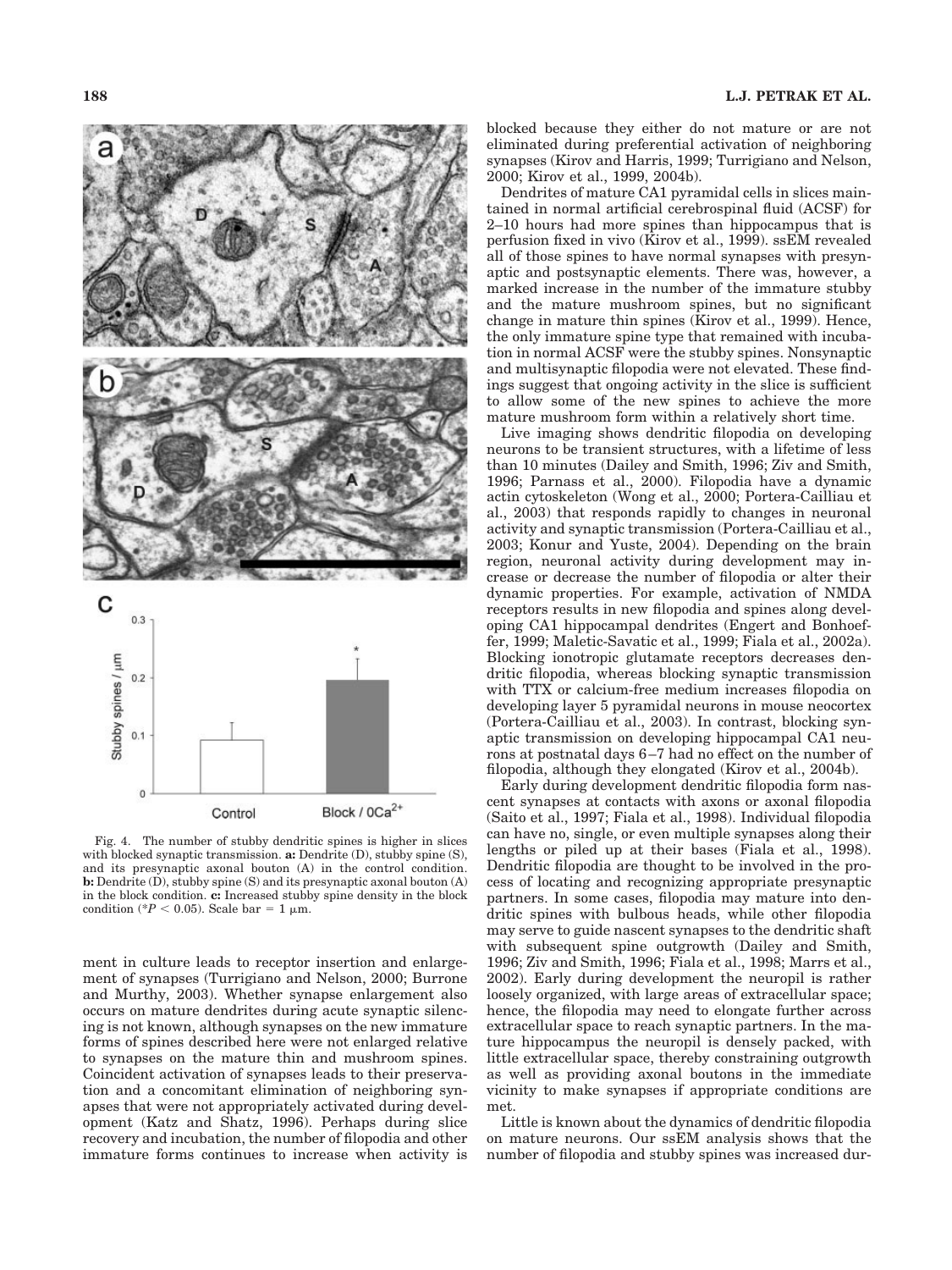#### **SYNAPTOGENESIS IN MATURE BRAIN 189**

ing 8 hours in vitro when synaptic transmission was blocked. These findings suggest that blocking synaptic transmission prolonged the process of synaptogenesis on mature hippocampal dendrites, preventing them from progressing to their more mature forms. An open question is how long can the immature forms remain synaptogenic before they are lost in the absence of synaptic activity? The observation that multiple synapses continue to form in the dentate gyrus of adult rats during several months after destruction of the entorhinal cortex (Steward and Vinsant, 1983) implies that under these conditions of reduced overall synaptic activity immature forms continue to appear for an extended period of time. Live-imaging with multiphoton microscopy shows that mature hippocampal dendrites also produce more elongated filopodia after exposure to cold for only  $20 \pm 13$  minutes (Kirov et al., 2004a). Additional experiments are required to determine the exact dynamics and turnover rate of filopodia on mature hippocampal neurons and whether reinstatement of synaptic activity will induce spine maturation and/or competitive elimination of the immature forms.

Mature neurons of mentally retarded adults exhibit numerous dendritic filopodia (Fiala et al., 2002b), suggesting that the failure of filopodia to mature leads to aberrant synaptic networks. Further understanding of the exact mechanisms by which dendritic spines are induced and how they establish appropriate synaptic connections in the mature brain are crucial to the development of appropriate treatments. If, indeed, reduced synaptic activity is required in the intact mature brain, then knowing when to tap into this responsive synaptogenesis, for example, after a stroke, could also mean the difference between loss and recovery of function. Variation in brain activity during the sleep–wake cycle may also provide a mechanism for the induction and preservation of spine synapses or the elimination of unconsolidated synapses in the mature brain.

## **ACKNOWLEDGMENTS**

We thank Marcia Feinberg for help with the serial section electron microscopy, and John Fiala for development of the reconstruction software (http://synapses.bu.edu).

#### **LITERATURE CITED**

- Bailey CH, Kandel ER. 1993. Structural changes accompanying memory storage. Annu Rev Physiol 55:397– 426.
- Boyer C, Schikorski T, Stevens CF. 1998. Comparison of hippocampal dendritic spines in culture and in brain. J Neurosci 18:5294 –5300.
- Burrone J, Murthy VN. 2003. Synaptic gain control and homeostasis. Curr Opin Neurobiol 13:560 –567.
- Chang FF, Greenough WT. 1984. Transient and enduring morphological correlates of synaptic activity and efficacy change in the rat hippocampal slice. Brain Res 309:35– 46.
- Dailey ME, Smith SJ. 1996. The dynamics of dendritic structure in developing hippocampal slices. J Neurosci 16:2983–2994.
- Desmond NL, Levy WB. 1990. Morphological correlates of long-term potentiation imply the modification of existing synapses, not synaptogenesis, in the hippocampal dentate gyrus. Synapse 5:139 –143.
- Dunaevsky A, Tashiro A, Majewska A, Mason C, Yuste R. 1999. Developmental regulation of spine motility in the mammalian central nervous system. Proc Natl Acad Sci U S A 96:13438-13443.
- Engert F, Bonhoeffer T. 1999. Dendritic spine changes associated with hippocampal long-term synaptic plasticity. Nature 399:66-70.
- Feinberg MD, Szumowski KM, Harris KM. 2001. Microwave fixation of rat hippocampal slices. In: Giberson RT, Demaree RS, editors. Microwave techniques and protocols. Totowa, NJ: Human Press. p 75– 88.
- Fiala JC, Harris KM. 2001. Cylindrical diameters method for calibrating section thickness in serial electron microscopy. J Microsc 202:468-472.
- Fiala JC, Feinberg MD, Popov V, Harris KM. 1998. Synaptogenesis via dendritic filopodia in developing hippocampal area CA1. J Neurosci 18:8900 – 8911.
- Fiala JC, Allwardt B, Harris KM. 2002a. Dendritic spines do not split during hippocampal LTP or maturation. Nat Neurosci 5:297–298.
- Fiala JC, Spacek J, Harris KM. 2002b. Dendritic spine pathology: cause or consequence of neurological disorders? Brain Res Brain Res Rev 39:  $29 - 54$ .
- Fiala JC, Kirov SA, Feinberg MD, Petrak LJ, George P, Goddard CA, Harris KM. 2003. Timing of neuronal and glial ultrastructure disruption during brain slice preparation and recovery in vitro. J Comp Neurol 465:90 –103.
- Geinisman Y. 2000. Structural synaptic modifications associated with hippocampal LTP and behavioral learning. Cereb Cortex 10:952–962.
- Gould E, Woolley CS, Frankfurt M, McEwen BS. 1990. Gonadal steroids regulate dendritic spine density in hippocampal pyramidal cells in adulthood. J Neurosci 10:1286 –1291.
- Gray EG. 1959. Axo-somatic and axo-dendritic synapses of the cerebral cortex: an electron microscopic study. J Anat 93:420 – 433.
- Greenough WT, Bailey CH. 1988. The anatomy of a memory: convergence of results across a diversity of tests. Trends Neurosci 11:142–147.
- Grutzendler J, Kasthuri N, Gan WB. 2002. Long-term dendritic spine stability in the adult cortex. Nature 19:812– 816.
- Harris KM, Kater SB. 1994. Dendritic spines: cellular specializations imparting both stability and flexibility to synaptic function. Annu Rev Neurosci 17:341–371.
- Harris KM, Jensen FE, Tsao B. 1992. Three-dimensional structure of dendritic spines and synapses in rat hippocampus (CA1) at postnatal day 15 and adult ages: implications for the maturation of synaptic physiology and long-term potentiation. J Neurosci 12:2685–2705.
- Harris KM, Fiala JC, Ostroff L. 2003. Structural changes at dendritic spine synapses during long-term potentiation. Philos Trans R Soc Lond B Biol Sci 358:745–748.
- Johnson OL, Ouimet CC. 2004. Protein synthesis is necessary for dendritic spine proliferation in adult brain slices. Brain Res 996:89 –96.
- Katz LC, Shatz CJ. 1996. Synaptic activity and the construction of cortical circuits. Science 274:1133–1138.
- Kirov SA, Harris KM. 1999. Dendrites are more spiny on mature hippocampal neurons when synapses are inactivated. Nat Neurosci 2:878 – 883.
- Kirov SA, Sorra KE, Harris KM. 1999. Slices have more synapses than perfusion-fixed hippocampus from both young and mature rats. J Neurosci 19:2876 –2886.
- Kirov SA, Petrak LJ, Fiala JC, Harris KM. 2004a. Dendritic spines disappear with chilling but proliferate excessively upon rewarming of mature hippocampus. Neuroscience 127:69 – 80.
- Kirov SA, Goddard CA, Harris KM. 2004b. Age-dependence in the homeostatic upregulation of hippocampal dendritic spine number during blocked synaptic transmission. Neuropharmacology 47:640 – 648.
- Knott GW, Quairiaux C, Genoud C, Welker E. 2002. Formation of dendritic spines with GABAergic synapses induced by whisker stimulation in adult mice. Neuron 34:265–273.
- Konur S, Yuste R. 2004. Developmental regulation of spine and filopodial motility in primary visual cortex: reduced effects of activity and sensory deprivation. J Neurobiol 59:236 –246.
- Maletic-Savatic M, Malinow R, Svoboda K. 1999. Rapid dendritic morphogenesis in CA1 hippocampal dendrites induced by synaptic activity. Science 283:1923–1927.
- Marrs GS, Green SH, Dailey ME. 2001. Rapid formation and remodeling of postsynaptic densities in developing dendrites. Nat Neurosci 4:1006 – 1013.
- Matus A. 2000. Actin-based plasticity in dendritic spines. Science 290:754 758.
- Moser MB, Trommald M, Andersen P. 1994. An increase in dendritic spine density on hippocampal CA1 pyramidal cells following spatial learning in adult rats suggests the formation of new synapses. Proc Natl Acad Sci U S A 91:12673–12675.
- Muller D, Nikonenko I, Jourdain P, Alberi S. 2002. LTP, memory and structural plasticity. Curr Mol Med 2:605– 611.
- Parnass Z, Tashiro A, Yuste R. 2000. Analysis of spine morphological plasticity in developing hippocampal pyramidal neurons. Hippocampus 10:561–568.